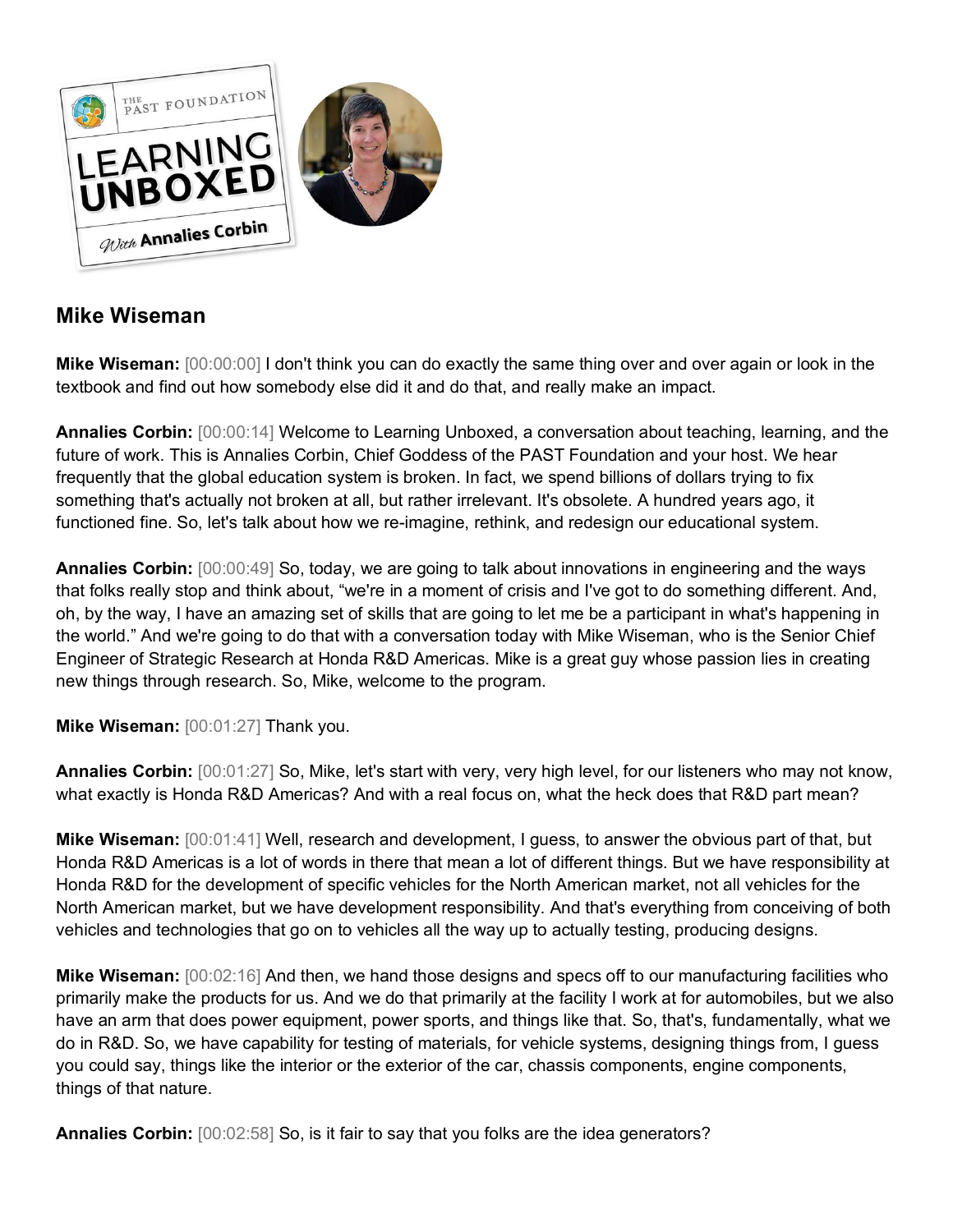**Mike Wiseman:** [00:03:05] Yeah, I guess you would say that. Fortunately, for us, ideas come from everywhere, but we're the ones who have to take the ideas that are conceived of, whether they come from ourselves or from elsewhere and grow them into something that's tangible, that you can actually build.

**Annalies Corbin:** [00:03:21] And so, when folks think about Honda, because we're going to circle back around in a second about why on earth are we talking to Honda on Learning Unboxed, right? But I also think it's important that we set the stage for folks to understand that Honda is more than what you might think of initially. So, it's a complex company and set of organizations that are intertwined. Could you give us like two minutes to help folks understand, I guess, the complexities, but also the practicality of what Honda is or is not? Because I don't think people always fully understand what this company does.

**Mike Wiseman:** [00:03:59] You're definitely right there. We've run into problems before where you try to figure out somebody that you want to partner with on some new technology and you come to find out they're a competitor with you in some other areas. So, it makes things interesting. But Honda, of course, started out as an engine manufacturer. And most people that you talk to that have learned their Honda history know that we started out as an engine manufacturer. We still consider ourselves an engine manufacturer.

**Mike Wiseman:** [00:04:27] There's quite a few of those that are produced every year, more so than any individual component. We sell those outright to other people just as a product line themselves. But we started off with Mr. Honda making pistons, piston rings actually a long time ago, and he decided to put the engine on a bicycle because his wife needed it. She was riding her bike every day and needed to have some way of getting herself up these hills, and off, and so forth.

**Annalies Corbin:** [00:05:03] Don't we all? Go up those hills.

**Mike Wiseman:** [00:05:06] So, she was kind of our first idea person that say, I need help. And he found a way to help. So, it blossomed from there. So, obviously, we were a motorcycle company after making engines that, that grew into a lot of different product lines, of course, the automobile that I'm primarily involved with. But we also make marine engines, engines that are for generators. When we say power equipment, that means lawnmowers, snow blowers, weed whackers, or whatever you want to call them, your so-called lawn trimmers.

**Mike Wiseman:** [00:05:46] Also, of course, we have financial services and things of that nature, too, that aren't obvious ones. But then, what we used to call motorcycle side, we now call it power sports, and primarily because in North America, of course, motorcycle sales are still robust, but a lot of our growing market in North America is side-by-sides and ATVs. So, those are the little two to four to, sometimes, six-passenger vehicles that we see out there.

**Mike Wiseman:** [00:06:20] And they started off as farmers using—not go-karts, but golf carts. And then, they would modify those. And then, some of our competitors came out with their own version and so forth. But basically, it's a bigger modified version of an ATV, which used to be three wheel, and now, are four-wheeler ATV. So, we make a little bit of everything in that sense. If it's a mobility device, those are the kind of things that we're interested in being a part of.

**Annalies Corbin:** [00:06:55] Yeah. And it's really funny. Life comes full circle. And so, my other hat, many of our listeners know that I'm, by training, underwater archaeologists and my Honda connection actually started in that space, because on all of our excavations, most of which were like in rivers, lakes, or out in the ocean, or whatever, floating around on floating platforms we worked from, sitting on every single one of those floating platforms are the Honda pump, right?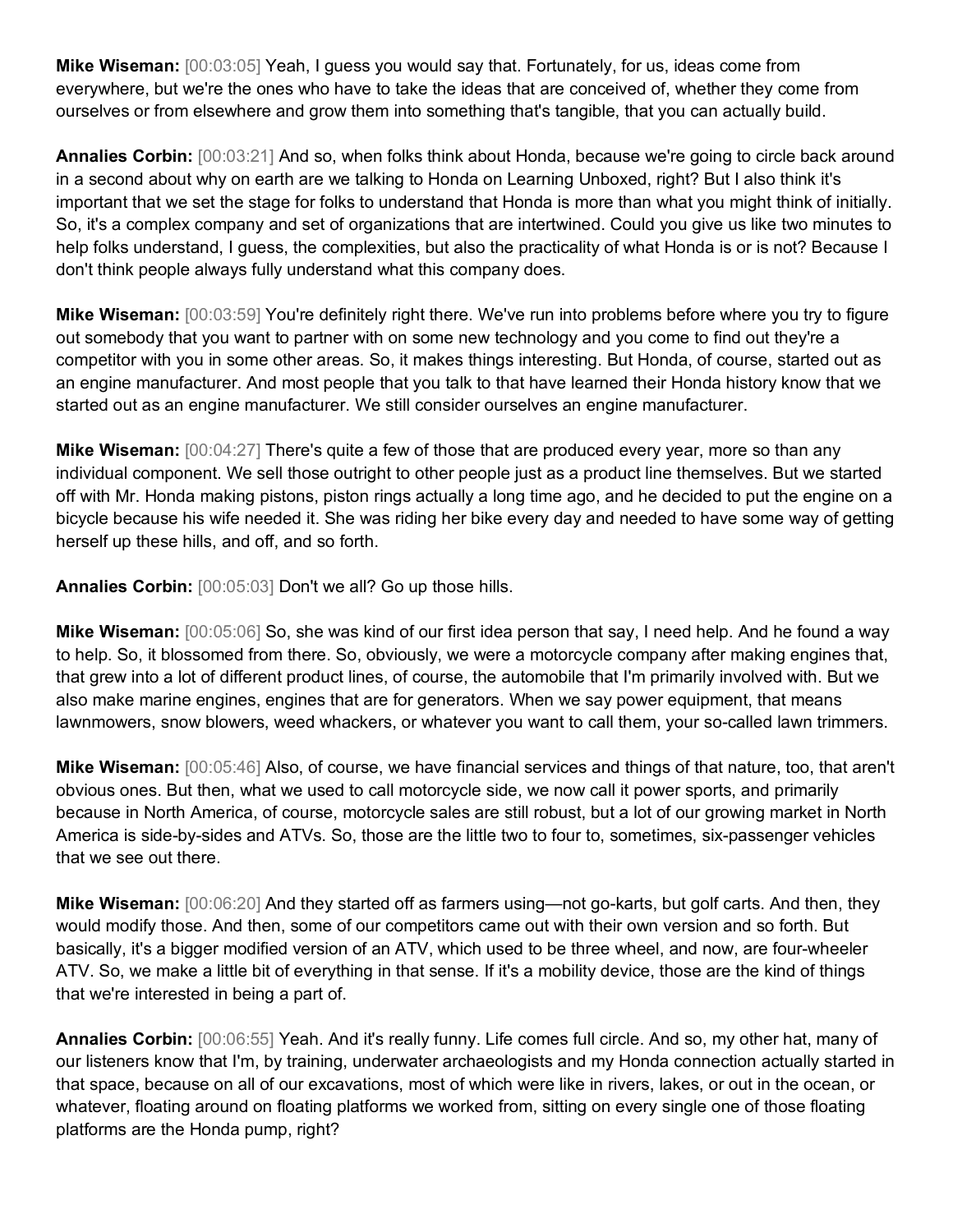**Annalies Corbin:** [00:07:23] And we use them as underwater dredges, and we're literally pumping sand and debris from the bottom, and recycling, and all of that sort of stuff. And that's actually, literally the tool that we utilize in the majority of our work. And so, I have spent many, many hours, up close and personal with Honda pump over the years. So, I appreciate greatly the care and thought that goes into not only thinking up those tools that we need and coming up with a solution, but then the actual manufacturing and the nuances that are tied into making sure that those tools are effective in the work that we do.

**Annalies Corbin:** [00:07:59] So, that's pretty cool. So, from the perspective of Learning Unboxed then, I know folks are like, why are we talking to Honda R&D Americas at the moment as it relates to thinking about the work of teaching, learning, and the future of work? And for me, that's really sort of a simple no-brainer. When we step back and think about what are we preparing kids for, and I ask that question on this program all the time, the answer is, we're preparing them for the real world or preparing them for the world of work.

**Annalies Corbin:** [00:08:30] And what I love about the way Honda R&D Americas and many of the other opportunities that Honda brings in the way people think about creativity and solving problems for others, I think that, that's really the meat of how we should rethink and re-contemplate the question of the teaching and learning component, especially in that K-12 space. And so, I think there's a lot of very valuable lessons that can be learned by talking to a senior chief engineer at one of these entities and endeavors.

**Annalies Corbin:** [00:09:02] And so, Mike, I want to pivot just a little bit to sort of illustrate my point here by talking about the fact that we are all globally sitting in a giant pandemic. And our entire world has shifted in many, many ways. And that shifting and that pivoting also took place in your work and what your company was doing. And so, I want to talk a little bit about sort of the things or the decisions that you guys made and the pivots that you made in particular to the products that you're working on in the moment of crisis, and the skills and the thought that it took to be able, as a company, to make those pivots happen. How's that for a loaded question?

**Mike Wiseman:** [00:09:42] Hopefully, we'll unwind it a little bit as we go.

**Annalies Corbin:** [00:09:45] Perfect. So, let's talk a little bit about the Honda Odyssey sort of project that you had to work on. So, first and foremost, COVID hits. There's suddenly all these different needs in the world. So, talk to me a little bit about how Honda sort of views its opportunity, I guess, if you will, to be helpful.

**Mike Wiseman:** [00:10:03] Okay. Yeah. So, of course, during this period, everything is kind of up in the air and the world is our customer, is our neighbor, is our friend. And we're all trying to make sure that we get through this thing together. So, we're looking at, if you just step it down from our associates or what most people would call employees, but they are our associates, our business partners, our neighbors, and basically, our bigger customer community, we wanted to look to see what we could do to improve their daily lives.

**Annalies Corbin:** [00:10:40] Right now, everybody's lives are disrupted. And so, we basically opened up to everybody within the company, and then also tried to get the word out through other channels. So, we had mobilized, for example, our Washington DC office, who normally is a lobbying arm of our company, but they're out there and they're also looking at product regulatory things, and so on, and so forth. So, we mobilized everybody to try to get their feelers out there to find out, okay, what do people actually need?

**Annalies Corbin:** [00:11:13] Because there's a lot of ideas that people had of, what can we do? But the bigger question was, what do people actually need? It doesn't make any sense for us to start designing and developing a new face mask, for example, with nobody actually needs that. All they need is just the one that they have better, or more, or something like that. So, that was kind of how we started things. The Odyssey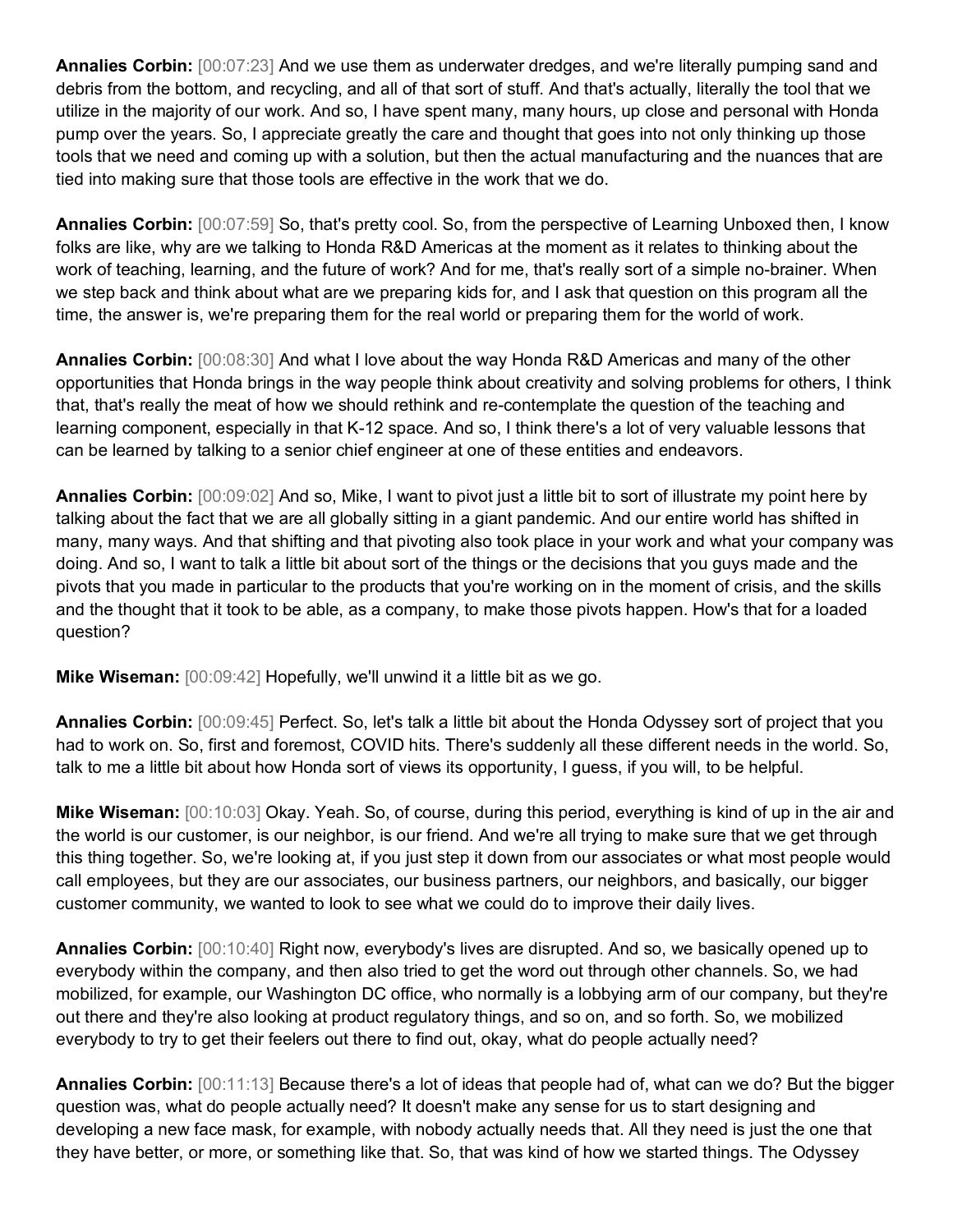project specifically started in Japan, being a global company, of course, we're headquartered out of Japan, and we found out that our mother company in Japan was actually retrofitting some Odysseys with a shield design.

**Annalies Corbin:** [00:11:54] And you would think that it would be easy enough. You would just see what Japan did and just say, okay, we'll do the same thing. Not so fast. The air conditioning systems in our vehicles are very different from the way they are built in Japan. There's a lot of reasons for that, that, probably, I couldn't explain very well. But in any case, the Japan system has actually two units, one for the front and one for the back. Ours has one that pushes air around the entire vehicle.

**Annalies Corbin:** [00:12:26] And so, when Japan made their vehicles for their market, they were able to basically put a shield in, and then they already had separation of the front and back air. So, that was that was a huge difference for us to build these Odysseys. It wasn't as simple as putting a shield in and letting it go. And the second part of that was a customer in North America is very different than a customer in Japan. We tend to be larger people, whether it's by weight or by height, and things of that nature in North America.

**Annalies Corbin:** [00:12:57] And so, what they did was actually use the B pillar. And if you think about looking at the side of a vehicle, the A pillar is the one where the windshield is at, just keep going A, B, C as you go back to the vehicle, every place where you see a pillar. So, the B pillar is the one that's right behind the driver passenger seat, front passenger seat. And so, what we did was we put a plastic shield down there, but we realized that people's feet weren't necessarily going to fit very well.

**Annalies Corbin:** [00:13:31] In Japan, it wasn't such a problem, but we had to figure out how to get the shield down, still seal it off, but still leave enough comfort space for people to be. At least, the way ours was set up, it wasn't as easy. So, those were the two main things that I guess I would say that was very different from what we did in Japan. So, the people that I mobilized to be able to work on this was a lot of our interior experts. It was people who do ergonomics and planning of layouts, of interiors, and things like that.

**Annalies Corbin:** [00:14:06] So, there were about two or three folks from our engineering side in that sense that I mobilized. Our HVAC experts that I mentioned before that have knowledge, it seems weird, we talk about people going to school to be something, whether it's a mechanical engineer or whatever it may be, I doubt too many people are thinking that they'll end up in their life as some HVAC expert and really thinking about how air flows, things of that nature, but it's really great that we have people like that because they're really knowledgeable and they're very valuable to us.

**Annalies Corbin:** [00:14:40] So, those folks came together and helped us to shape the way we wanted to design the shield, let air flow, but also limit the air flow back into the front of the vehicle because that was the most important part of this, was that if somebody was in the back as a potential patient that had COVID-19, we didn't want that air to move back into the front of the vehicle, the person that's actually going to be interacting with multiple patients, we didn't want to infect them.

**Annalies Corbin:** [00:15:13] So, that was our primary objective. And so, we used a CDC guideline for kind of temporary medical spaces and figured out what the airflow differential needed to be. And so, our HVAC guys took that and tried to figure out how best can we set the fan settings for front and rear to get that pressure differential, how best to seal off the front versus back when it comes to the shield itself, and things like that.

**Annalies Corbin:** [00:15:45] Ultimately, we ended up, and I say all of these things that are going on, the course of time, there was about four days that we got all of that thought out, and said, okay, here's what the design is going to be like. The rest of the time really was just actually mobilizing to get the vehicles in one place, get the people there, get the materials that we needed to be able to build it, and actually execute the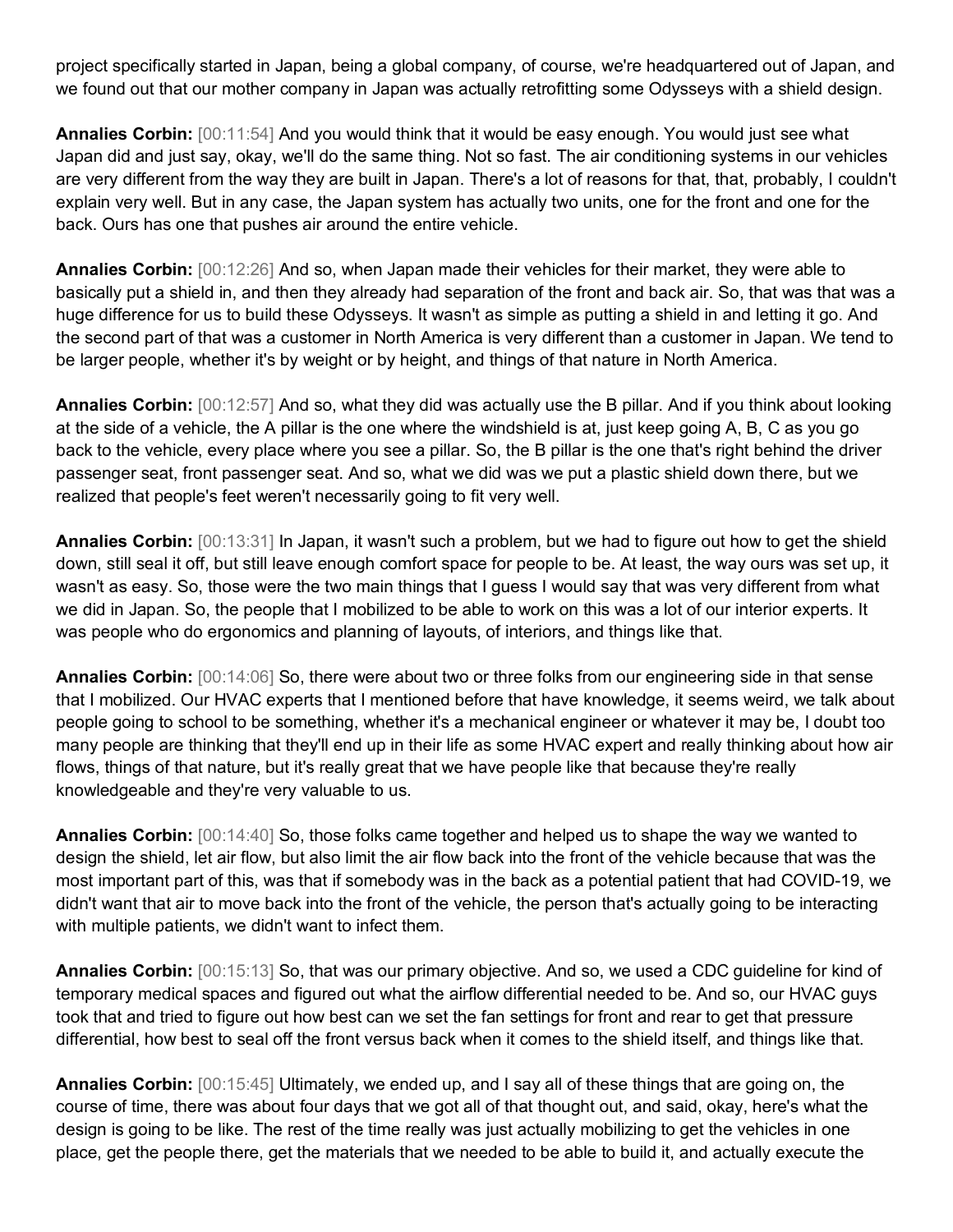building and delivery. It was about 10 to 12 days from the time it was conceived of until the day that we actually delivered them to the City of Detroit.

**Annalies Corbin:** [00:16:20] That's wicked, wicked fast in these industries, right? I mean, I want to make sure our listeners understand, what you guys were able to do is just almost off the charts, right? I mean, that's not your every day.

**Mike Wiseman:** [00:16:32] Yeah. No. You develop a product like an automobile in years, not in days. In this case, it almost felt like hours, but we weren't developing an entire vehicle either. It was really a system, a component that you would put into a vehicle. But even that is crazy fast. And so many things came together to make it happen. And you don't just put things like that in a vehicle and not think about the safety of the customers that are going to be riding in it, so we have to engage a lot of different government into this as well. So, we have a lot of people that have knowledge in safety, and product regulatory, and things like that, that really were instrumental in this. I mean, they're kind of the unsung heroes, really, of this whole thing.

**Annalies Corbin:** [00:17:21] And I think that the other thing I love about this is what an amazing learning opportunity, right? And not just thinking from a teaching and learning standpoint, but I mean, I have no doubt that if you were to sort of pull that team after the fact that there was an awful lot of learning that took place in those 12 to 14 days from your team, right? I mean, you had to think about things differently to be able to make the retrofits happen. And, yes, your content expertise on a particular thing, but when you combine those with other opportunities, I guess, if you will, or the need and what you had to accomplish, the learning curve internally had to be pretty steep.

**Mike Wiseman:** [00:18:05] Oh, yeah. It was unbelievable. I had likened it to riding a bucking Bronco. It felt like you got on and you had so many people that had so many ideas on how best to do things that all you really had to do is try to herd them in the right direction, but obviously, we'd never built a shield for a vehicle like that before. And what we needed to do to conceive of that, what kind of requirements do you have? What's the necessary steps? Yeah, that all happened in a day or two. But once we got started, it was pretty much, everybody was off and running. It was just a matter of trying to pull them back in to teach the rest of us what we needed to do.

**Annalies Corbin:** [00:18:51] Yeah, to get that done. And I think that therein lies that intriguing opportunity because I repeatedly tell folks in the education space, whether it's formal or informal, that the greatest learning takes place at that sort of modify stage of the design cycle. And that's one of the reasons why at PAST, we talk about ourselves as being an education R&D prototyping facilities, that R&D piece that is really, really important to us.

**Annalies Corbin:** [00:19:18] And clearly, it's fully steeped, obviously, in the work that you guys are doing. But the connected piece there is that as we do the research to sort of solve some type of problem, whether it be a global problem or a small localized problem, we use the same process, and we use it over and over again, and have that expectation that there will be multiple failure points that then become an opportunity to learn more and make the product even better.

**Annalies Corbin:** [00:19:45] And I think that as we sort of step back from that, one of the key things that I hear from educators, again, informal as well as formal educators over and over again is how do we best help folks be prepared to when that moment comes that you just described to not panic? How does that work? I mean, you've got folks who are obviously, they're full-on engineers or designers, take your pick, HVAC specialists.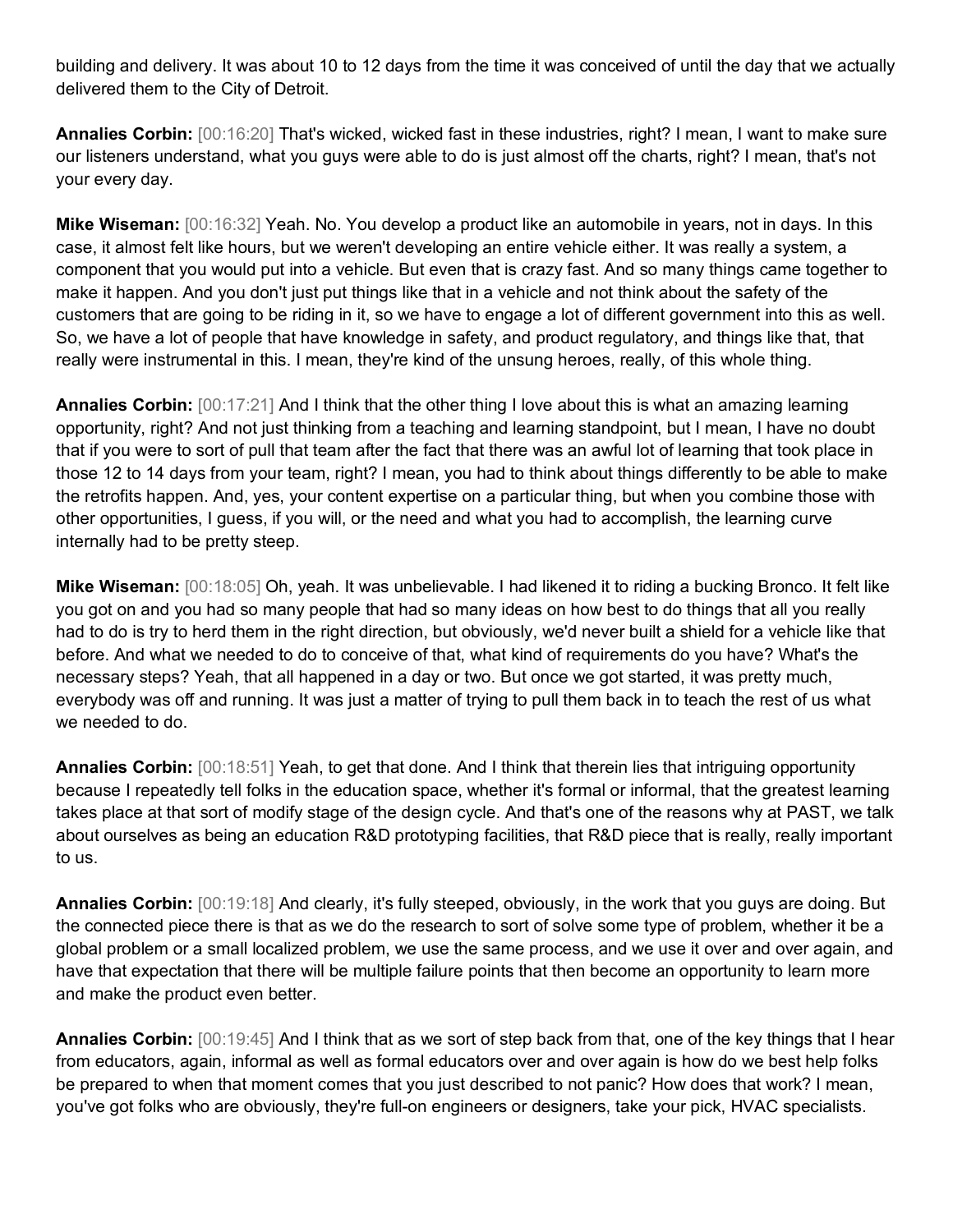**Annalies Corbin:** [00:20:14] They've had a lot of both education and life experience, but when you get into these crisis moments, it's a natural human tendency to think, oh, my gosh, I don't know that we can do that, or how could we do it timely enough or fast enough? And so, how do you, from a sort of a management or an administrative sort of level, coach the confidence necessary to get this project done?

**Mike Wiseman:** [00:20:37] Yeah. I'm not sure how much of it is coaching and how much of it is mindset to be honest with you. I think in a lot of cases, you don't necessarily teach it, but it comes from repetition and you do things over, and over, and over again, meaning not in this case that you're doing, you're building this thing, but you have a repetition of you have problems. You'd have those problems that come up out of nowhere and you have to solve them in a quick way, that kind of conditions you for when something comes along quickly, okay, let's not panic, let's step back and think about it logically, what do we need to do next?

**Mike Wiseman:** [00:21:20] And I think students can do that when they're really in their infancy, when they're in college, when they're in high school, you can get yourself put into those positions, there's so many opportunities for students to do hands-on work. It seems like there's always a finish line. And in some cases, there's a little finish line. If you get into some of these, like race teams or whatever it may be, I think all the way back to when my kids were in Cub Scouts, then they had time when they're really, ultimately had to figure out the best way to build the vehicle and you had a date that, that race was going to take place, good luck, there you go.

**Mike Wiseman:** [00:22:01] And so, it's a different kind of pressure, but all of it, I think, builds on itself to the point where you know that you've got—the world isn't going to be very linear for you. Things are going to happen, you prepare for the inevitable, something's going to change, and you react to it in the right way. And I think you condition yourself to do that. It's not necessarily something that you can teach. You can help people get through things when it's in all—the despair is what you see in the eyes of the people in front of you because not everybody is going to react in a positive manner, so the only thing you can do from a management perspective is to help get everybody on board with the right set of thinking, not necessarily tools of what to do.

**Annalies Corbin:** [00:22:49] Yeah. And I think that the key takeaway to what you said was that these are folks working for a real deadline. So, whether you're building the pine box car for the derby, you are doing a real thing. And I think that, that's a really, really big piece of it. And I hear folks ask all the time, how to better engage student in this type of learning because it's not so much that it's high stakes, but it potentially could be high pressure, again, because of these real-world deadlines and working in groups, in the collaborative nature, and the iterative problem solving, sometimes, that can feel pretty intense.

**Annalies Corbin:** [00:23:30] But I think the thing that makes it more tangible and here's the piece where I think that it works really, really well in the K-12 space, is that it's based on solving real-world problems and believing that the students or the team in this case, however you want to look at it, are capable of actually getting across that finish line. That's a really different mindset back to where you started with that.

**Annalies Corbin:** [00:23:51] So, I appreciate that very much. I want to talk briefly before we wrap things up here in a little bit about another project that's closely related. And again, this moment of COVID-19 and global pandemic, a whole host of needs, as you pointed out. And so, I want to talk a little bit about the work that you guys did with the Ambu bag. And so, tell us a little bit about why was that Honda opted into working on a simple respirator project?

**Mike Wiseman:** [00:24:23] Okay. It was actually conceived of and started, and I actually got involved once it was already pretty far along. But we had a group of associates, again, being engineers, everybody's curious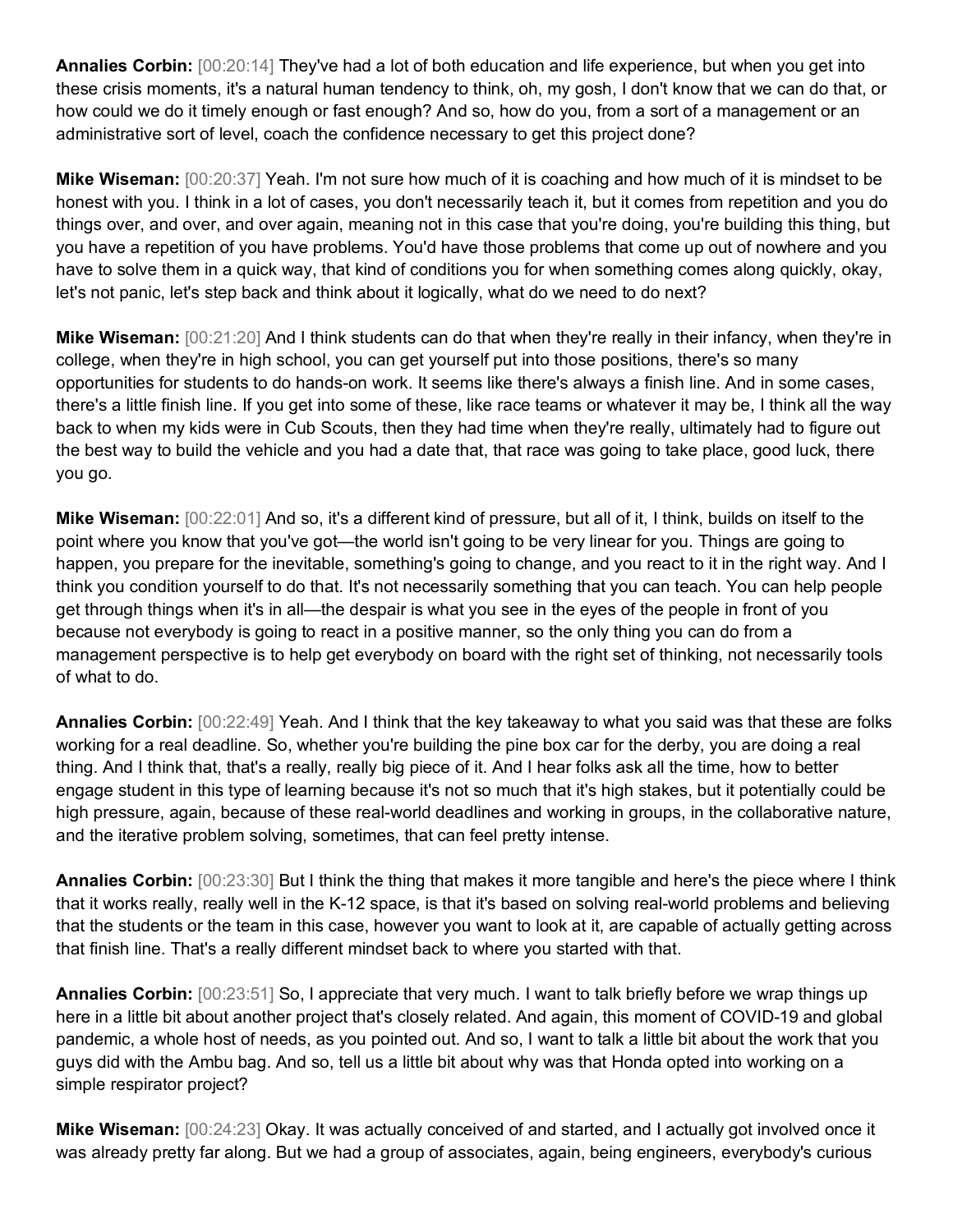about the world around them, and they knew enough to go to look for what are the concerns that exist out in society. So, these engineers, this group of engineers, and they're actually, most of them came from our engine or transmission group, which is a weird thing.

**Mike Wiseman:** [00:24:56] You wouldn't think that's where you conceive of what these guys are doing. But anyway, long story short, a group of engineers that were across a variety of lines that were electrical engineers, mechanical engineers, mostly mechanical, but they all had a little bit of a piece of this thing and they all just came together and said, where can we help? And I think one or two of the people's spouses work in the medical industry, and they felt like, okay, an Ambu bag is something that we use every day, whether it's in the ER, whether it's in normal use just to give respirations to these people that are lying, having trouble breathing on their own.

**Mike Wiseman:** [00:25:42] And the problem is that you have—I'm not going to describe an Ambu bag very well, but it's basically that bag with the face mask that goes over a patient and you help them breathe. So, you have to have somebody standing there actuating that Ambu bag. And so, their bright idea was, okay, maybe we can help by reducing the number of people that need to be there, standing there over that patient. And so, they felt like they could conceive of an idea to actuate an Ambu bag by a mechanical method.

**Mike Wiseman:** [00:26:16] So, they started looking around at all of the different parts of a car that when you basically push a button somewhere, something moves. And so, they took a variety of different types of auto components and made mockups. And that's a big part of what we do in the automobile industry anyway, is prototyping. So, you make a mockup of what you think you want it to do and want it to look like, and see how it performs.

**Mike Wiseman:** [00:26:44] And so, they did that with several different components. Really, the long and short of it is they came down to two or three different components of these auto parts that could actuate an Ambu bag over, and over, and over again, and decided on one. And I can't go into what it is. There are still some patents with it that are related to this that are pending, but they found the optimal componentry, the optimal design to actuate an Ambu bag so that it could just sit beside the patient, and run over, and over, and over again. There's a lot that goes into that.

**Mike Wiseman:** [00:27:22] We went out and actually talked to—we have a few different medical facilities that we have partnership with in our philanthropy area. And so, we actually were able to reach out to them directly and go talk to some of the people in their respiratory therapy area and get a feel for exactly what happens in the respiratory therapy field so that we can understand the right way to design this thing. We come to find out, in some cases, you need to make sure people are actuating the Ambu bag and they can feel how much pressure is coming back to their hand through this bag. It's a really interesting thing that we didn't think about and we just thought it was like compress it, let it off.

**Annalies Corbin:** [00:28:09] Yeah. So, it's not just squeeze the thing and call it good. It's more than that. It's really complex.

**Mike Wiseman:** [00:28:15] Yeah, it's way more complex than what we thought it was. And there's a long and short stroke of how much goes in. There were so many things to it that was really interesting for us to learn. And we got all the way up to the point where we were ready to test the same for FDA. And FDA was making some, I guess you'd say emergency approvals at the time. And we got all the way up to that point and things started leveling out on the COVID and with the things like that, so we decided not to step forward and actually make these things, not do the final testing for that approval, because it was timely, costly, things of that nature, and that we really didn't think that it was needed at that time.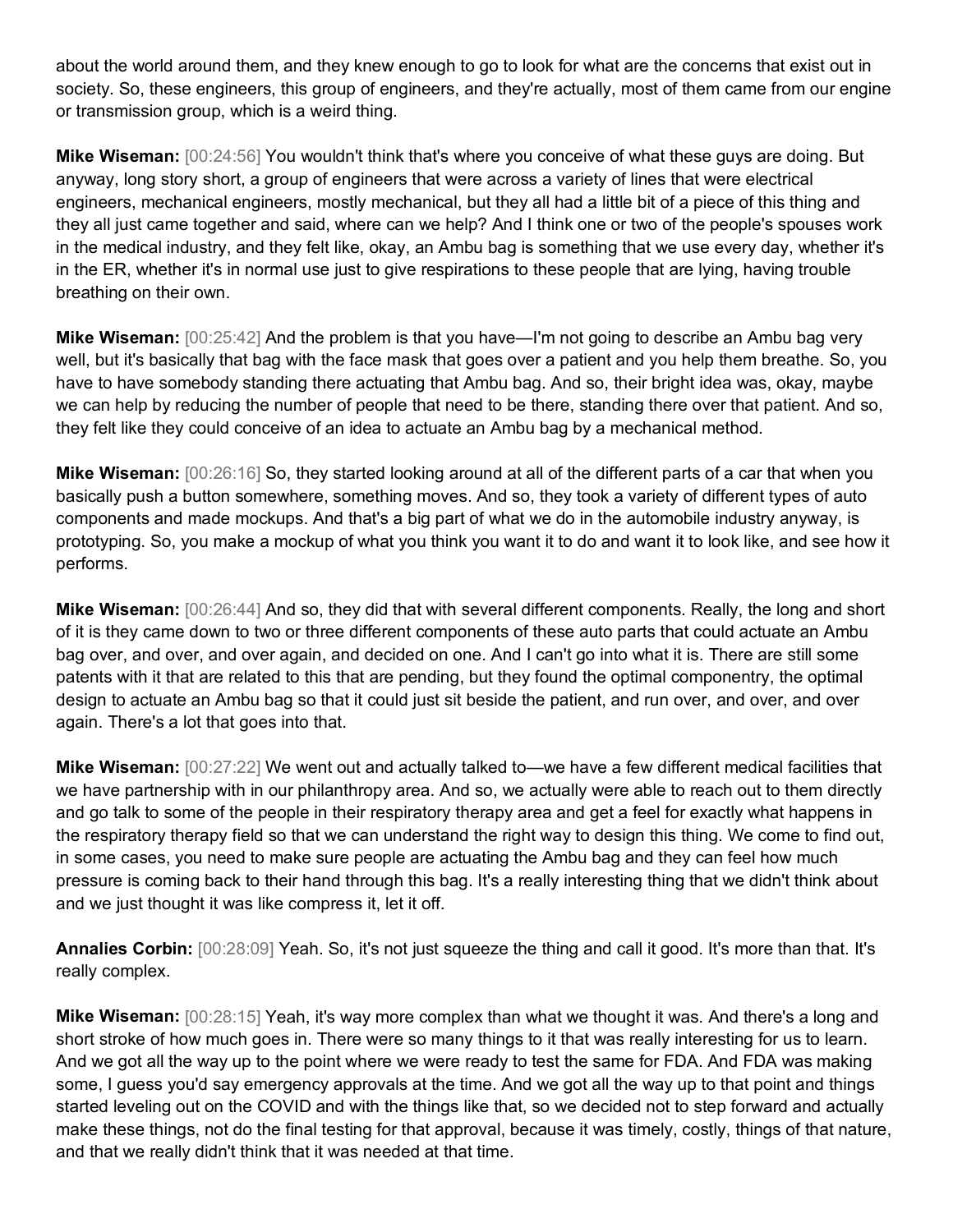**Mike Wiseman:** [00:29:00] Everything has kind of leveled out a little bit and we were in better shape. So, we didn't end up making them, but it was a great exercise to go through for our associates, for myself, and seeing what it is we need to do. And that's ultimately what we ended up doing with that project, was we wrapped it up into, I guess you would say a paper to say, here's how we would do it. If we ever have to do this again, this is what we do. It was a really good experience from that perspective as well.

**Annalies Corbin:** [00:29:28] And again, that wicked, wicked learning curve in terms of sort of what you were able to do and to demonstrate. And I think that, that's really kind of the beauty, again, of what I love about the way companies who are actively engaged in R&D as a really, really sort of meaningful component of where and how they get to what it is that they're actually, then on the flip side, from a consumer standpoint, probably known for.

**Annalies Corbin:** [00:29:56] And that's the piece that I love about it, is because people don't really understand what it takes to get to that moment. There is so much that has to happen before anything in the case of a vehicle ends up at that manufacturing plant that people see on TV and they think they understand the car industry because of that. And the act of engaging problem-solving on the front end is the piece that I think is far more interesting than the really cool products that come out on the backside.

**Annalies Corbin:** [00:30:22] And I think that, that's where the lessons, the best lessons learned really can be from that sort of teaching, learning perspective. And so, I want to close this conversation, Mike, with asking you. So, imagine that you are a teacher, for example, in rural Ohio, and you're contemplating the fact that the coming year is going to be anything but what it used to be. And I have this intriguing opportunity because I have to not only rethink my own practice about how I go about crafting and helping young minds move down the road, but I might have an opportunity to sort of think about that end product very differently.

**Annalies Corbin:** [00:31:04] So, let's assume that a kid who goes to my program is going to show up one day, actually standing across the desk from Mike Wiseman and asking you for a job, what is the most important skill to you that you want to see somebody walking through the door ready to have? What is that outcome that you need, folks involved in teaching and learning, to make sure that the folks who end up at Honda show up with?

**Mike Wiseman:** [00:31:38] It may seem silly, but flexibility of thought. I don't think somebody can be rigid in their thinking, especially if you're innovating, and designing, and building something new and useful. I don't think you can do exactly the same thing over and over again or look in the textbook and find out somebody else didn't do that and really make an impact. I think flexibility of thought goes to the somebody being able to think outside of the box, think in terms of, okay, what has been done before, but maybe not just follow what somebody did before me, how can I do this better? And is it always better to do something different? So, you have to have at least the breadth of flexibility to be able to think differently, I think make the biggest impact.

**Annalies Corbin:** [00:32:37] Yeah, absolutely. Not just for yourself, but for, as we've discovered, during all of the stuff of COVID for the rest of the world as well. So, Mike, I want to thank you very much for joining us today and please share back with your associates our gratitude to Honda R&D Americas, for the work that you've done, being innovative in a time and moment of crisis, and how fast you were able to learn the things that needed to be to make it all a better place. So, we truly appreciate it. And I thank you so much for joining us today.

**Mike Wiseman:** [00:33:09] Thank you.